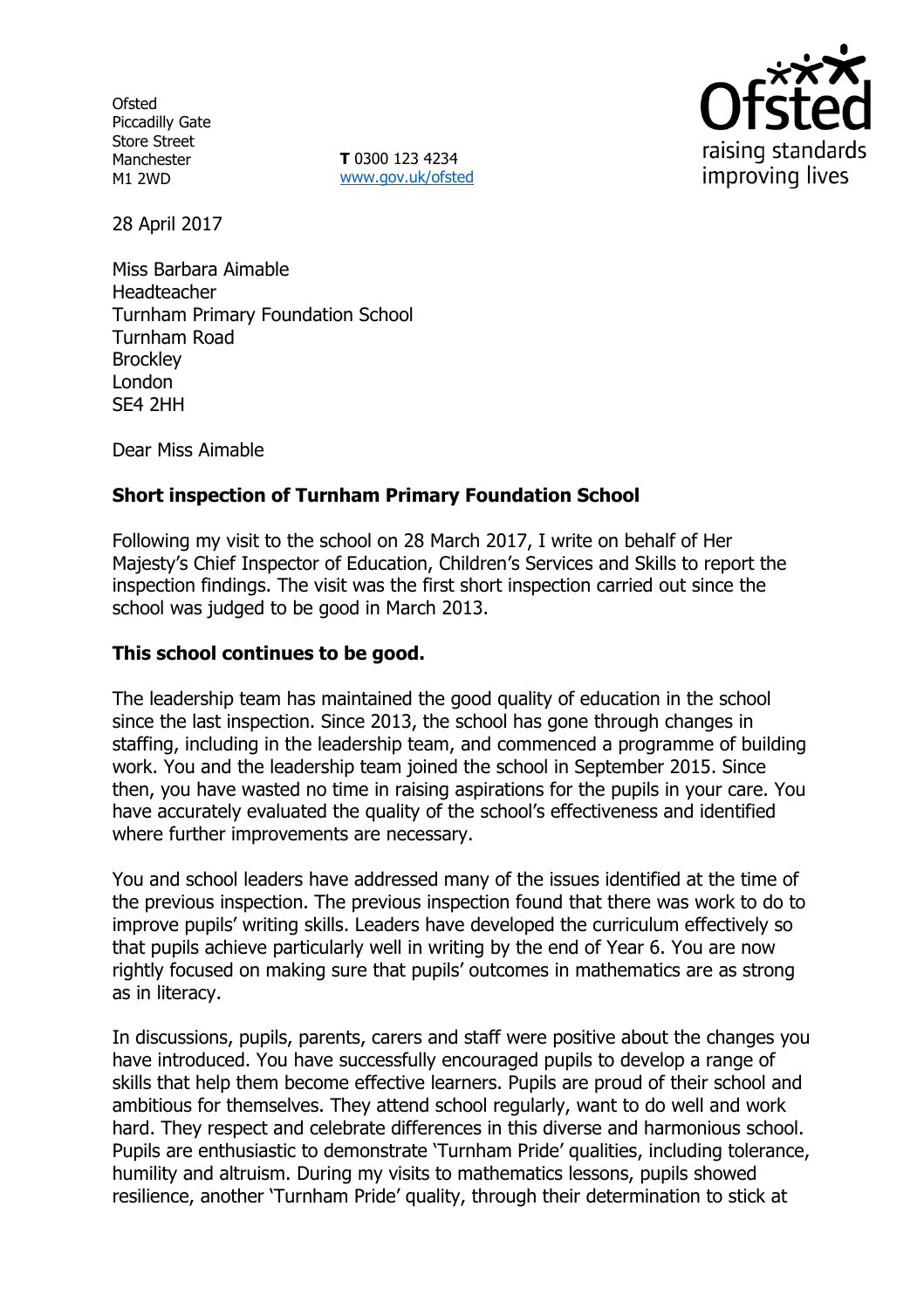

the work they were doing until they had solved the problems teachers set. Pupils are courteous, polite and welcoming. They wear their uniform smartly. The school site is graffiti- and litter-free. Pupils show respect towards each other and the adults in the school. Your school is a pleasant and stimulating learning environment, even with the ongoing building works. Pupils' spiritual, moral, social and cultural development is strongly encouraged, as is an appreciation of fundamental British values. Pupils' creative work on display around the school is of high quality.

Governors are ambitious for the school and share your high expectations for pupils. They know the school well, including its strengths and areas for development. They provide effective support and challenge and check that the school continues to improve. Governors value your leadership highly.

# **Safeguarding is effective.**

Leaders have ensured that all safeguarding arrangements are fit for purpose and records are detailed and of high quality. They have created a strong culture in the school where all staff understand their collective responsibility for safeguarding pupils' welfare. Your detailed records show that staff work effectively with external agencies to ensure that pupils get the support and protection they need. Where necessary, referrals are made in a timely manner and any concerns are followed up quickly. Pupils that I spoke to were unanimously confident that they are safe and well cared for at school. Parents agree that their children are safe. The school has supported parents in helping to keep their children safe.

## **Inspection findings**

- One of the areas we agreed I would investigate was mathematics. In 2016, pupils' progress in mathematics by the end of Year 6 was below the national average. You rapidly took action to address shortcomings in mathematics teaching, and trained staff to teach mathematics in a more effective way that secures pupils' understanding. Although aspects of the mathematics curriculum need to be embedded further, now a greater proportion of pupils acquire the knowledge and skills expected for their age. Assessment information shows that pupils currently at the school are making better progress in mathematics across year groups. Pupils told me how much they enjoy mathematics lessons.
- **Pupils' progress in writing is a strength of the school. Teachers ensure that pupils** write imaginatively, using fluent and neat handwriting. As a result, assessments at the end of Year 6 in 2016 showed that all groups of pupils made particularly swift progress, including disadvantaged pupils and pupils who have special educational needs and/or disabilities.
- Leaders have successfully developed the curriculum to promote pupils' strong reading skills and a love of books. Pupils read to me with confidence and enjoyment. At the end of Year 2 in 2016, more boys and girls reached a high standard in reading compared with boys and girls nationally.
- You have tackled the decline in attendance rates with clear messages to the whole-school community about the importance of attending school regularly and